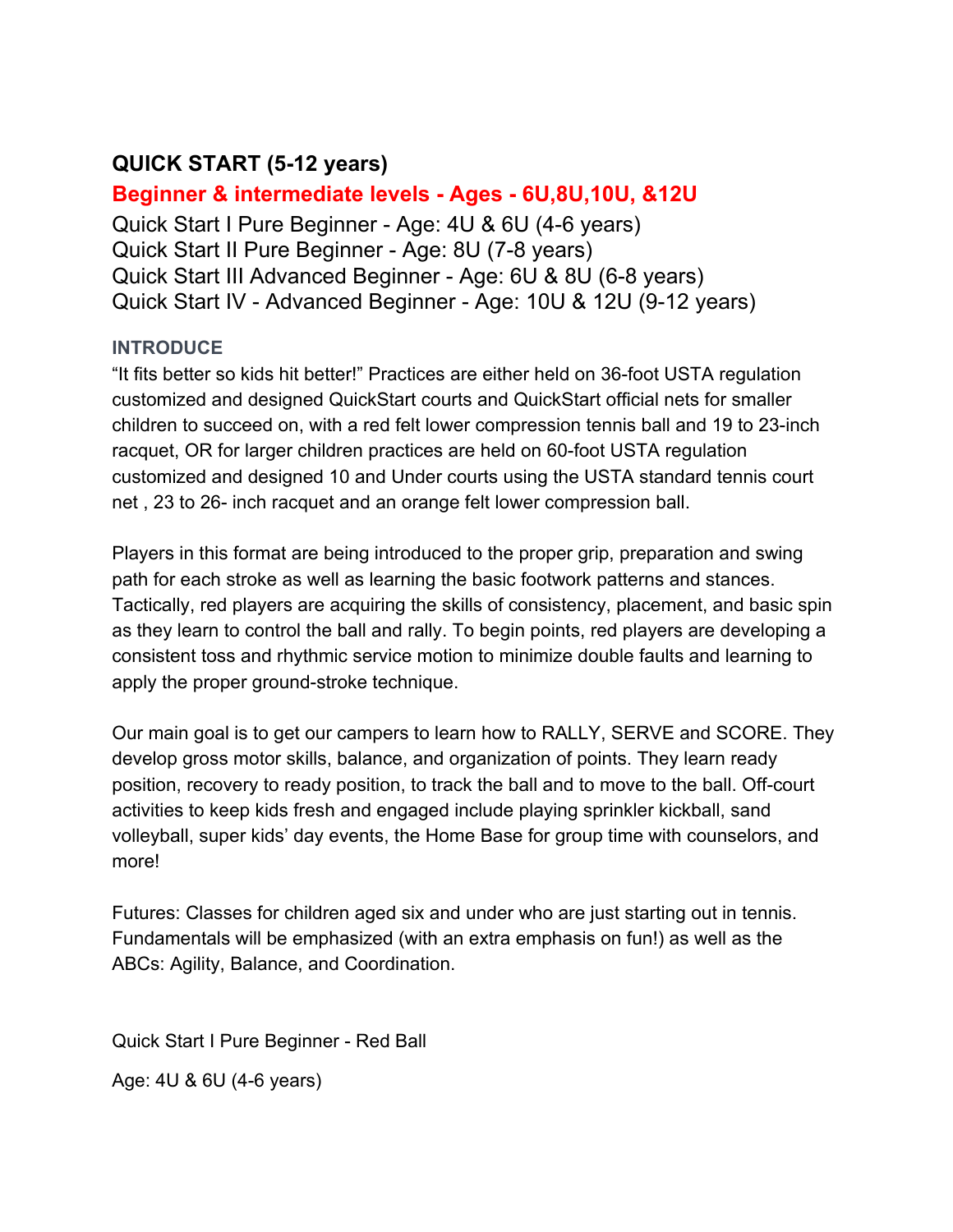Ball: Red felt ball - moves slower through the air, bounces lower and travels less distance

Court: 36' x 18' for both singles and doubles

Racquet: Up to 21"- 23" dependent on the size of the player

Scoring Options

• Cooperative scoring and Task oriented challenges

### Stage Description

Various sized balls and implements as well as various court sizes and shapes are utilized. Players are trying to get acquainted with how their bodies work and how the racquet interacts with the ball.

Challengers: Children start playing immediately and use specialized equipment, proper sized courts and modified scoring to meet their level, even if they've never held a racquet before. Once they're on the court, they're in the game!

Quick Start II Pure Beginner - Red Ball

Age: 8U (7-8 years)

Ball: Red felt ball for both beginner and intermediate level players - larger than the orange felt ball, moves slower and bounces lower than orange felt balls.

Court: 36' x 18' for both singles and doubles for both beginner and intermediate level players.

Racquet: Up to 23" dependent on the size of the player

Scoring Options

- Tiebreak to 7 or 10
- Best of 3 tiebreaks to 7 or 10
- Timed Matches

#### Stage Description

Slower play on smaller court. Shorter racquets enable earlier play. Individual/team games and activities are played. Development of techniques and simple tactics

Quick Start III Advanced Beginner - Red Ball

Age: 6U & 8U (6-8 years)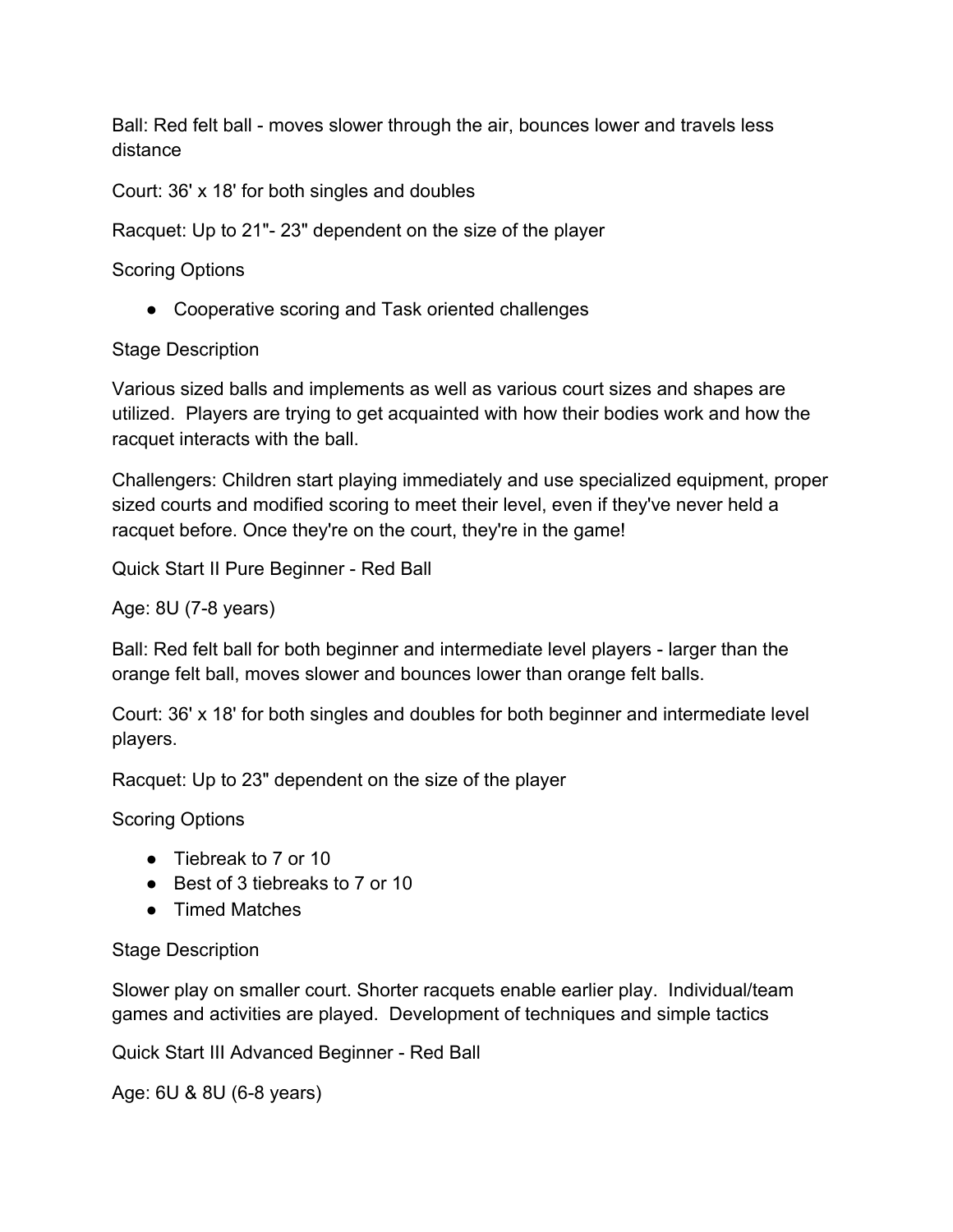Ball: Red felt ball for both beginner and intermediate level players - larger than the orange felt ball, moves slower and bounces lower than orange felt balls.

Court:

36' x 18' for both singles and doubles for beginners

48' x 18' for both singles and doubles for intermediates

Racquet

Up to 23" dependent on the size of the player

Scoring Options

- Tiebreak to 7 or 10
- Best of 3 tiebreaks to 7 or 10
- Timed Matches

## Stage Description

Slower play on smaller court. Shorter racquets enable earlier play. Individual/team games and activities are played. Development of techniques and simple tactics.

Quick Start IV - Advanced Beginner - Orange Ball

Age: 10U & 12U (9-12 years)

Ball: Orange felt ball - moves faster, bounces higher and travels farther than the red foam and red felt balls

Court: 48' x 18' singles; 60' x 27' doubles

Racquet

23–25" dependent on the size of the player

Scoring Options

- Tiebreak to 7 or 10
- Best of 3 tiebreaks to 7 or 10
- 4 game set using no-ad scoring

## Stage Description

Players move to a larger court, still relevant to their size. The ball is slightly faster than red ball, but lower bounce is appropriate for child's size and provides the ability to